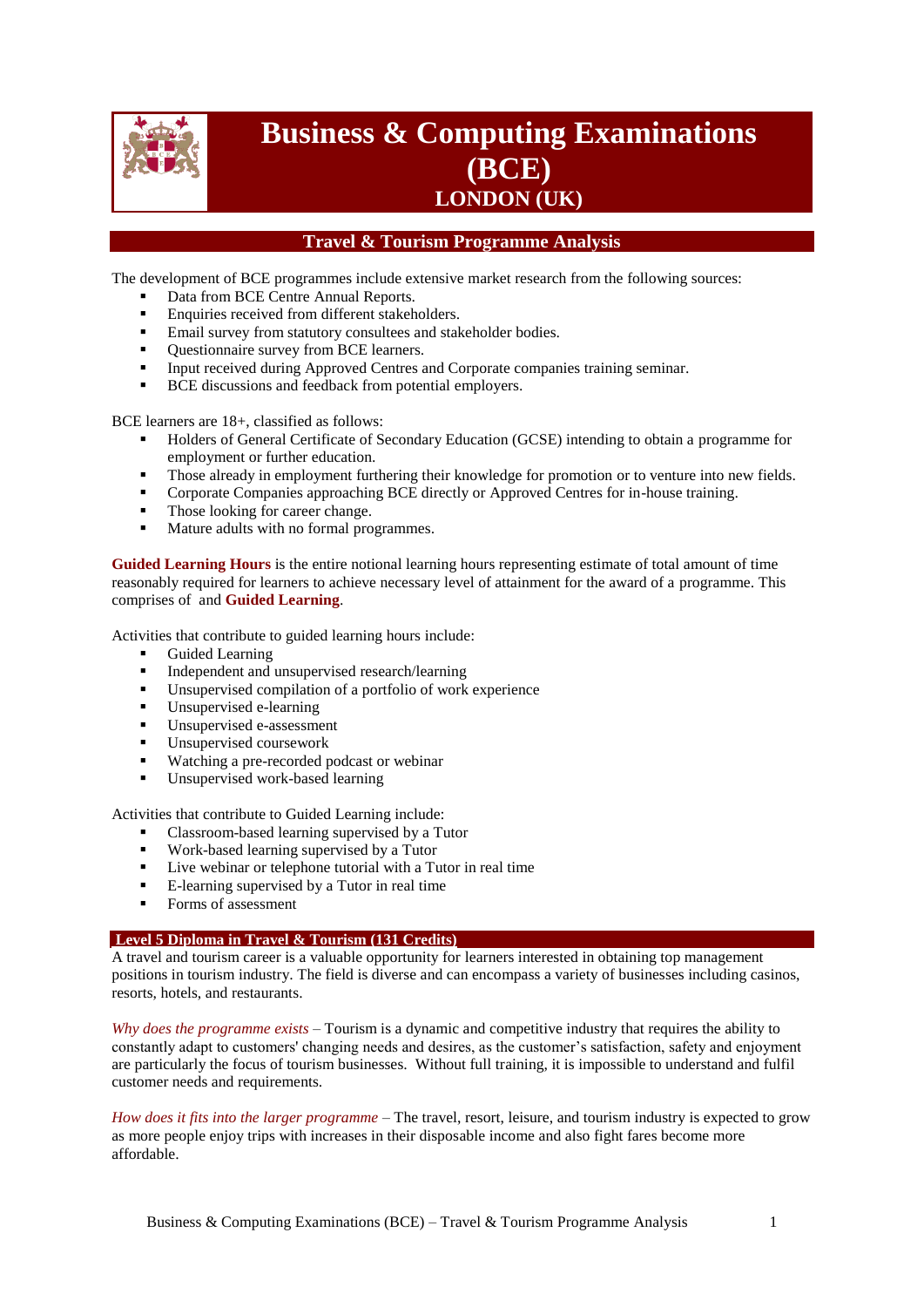*For who it was designed* – Level 4 Certificate in Business Studies & Internet Technology or Level 5 Diploma holders from different disciplines interested in pursuing a career in tourism industry.

*How it will benefit learners* – As the travel, leisure, and tourism industry continues to grow, the demand for professional managers and service workers is also expected to rise. Tourism is the fastest growing industry in the world.

#### *Units:*

- Tourism Management
- Travel & Tourism Marketing
- Tourism Law
- World Geography
- GDS Fares & Ticketing

**Tourism Management** - tourism are the activities of persons travelling to and staying in places outside their usual environment for not more than one consecutive year for leisure, business or other purposes. Tourism is a dynamic and competitive industry that requires the ability to constantly adapt to customers' changing needs and desires, as the customer's satisfaction, safety and enjoyment are particularly the focus of tourism businesses. Tourism encompasses: outbound and inbound tourism. The tourism industry is divided into five different sectors: *accommodation*, *food and beverage services*, *recreation and entertainment*, *transportation and travel services*. The tourist industry can be an important part of a country's economy: in Britain, it employs more than two million people.

**Travel & Tourism Marketing** - marketing techniques associated with hotel, restaurant, and travel fields with emphasis on identifying and satisfying needs of customers; including marketing research and analysis, marketing strategies, marketing plans, salesmanship, and advertising.

**Tourism Law** - the nature and function of the legal system as applied to hospitality, restaurant and travel operations. Operator/guest relationships, contracts, torts, civil rights, and insurable risks are emphasized. From medieval times, the common law has placed uniquely high legal responsibility on the innkeeper. Fearful that innkeepers were working in conjunction with highwaymen who rob travellers, the law imposed strict liability on the innkeeper when a guest's property was stolen during his/her stay. As the law has evolved, this doctrine has survived and affects the rights of hotel guests relating to premises liability, property theft and personal injury. This legal precedent hold hotels to much a higher standard when contrasted with the liability of other large real estate owners.

Hotels are truly a world in microcosm. The risk is daunting. Even with a full team of experts (the asset manager, hotel manager, security expert, and insurance broker) working full time to prevent being sued, it is a virtual certainty. These are some of the daunting tasks: *Management Agreements* - the hiring of professional management companies has become prevalent and a clear definition of the role is essential. *Franchise Agreements* - the trend in the hospitality industry is that hotels are more likely to be operated under universally recognised "flags" and less often as independent hotels. *Construction Contracts* - even when there is not a change in brand, hotels are constantly renovating, and, due to the finances involved, these renovations most often take place while the hotel remains open. *Environmental Law* - environmental risk is a reality in the everyday operation of a hotel. Meeting standards for outside air intake, mould risks, asbestos management during renovation and maintenance, lead-based paint maintenance and leaking underground tanks are universal concerns. *Sustainable Development and Building Green* - eco-friendly and Leadership in Energy and Environmental Design (LEED) certified hotels are now the norm today. Hotels are becoming leaders in energy savings, sustainable development practices and the use of environmentally friendly construction materials. *Zoning, Building Code, Landmark And Disability Requirements* - hotel development in and of itself requires a full array of legal expertise in zoning, landmarks laws, environmental requirements, building codes, fire codes, scaffold laws, handicap accessibility laws and other local laws, regulations and administrative requirements. *Leasing* - leasing has increasingly become a significant component of hotel law practice. High end retail stores, restaurants and health clubs have seen the benefit of leasing space in luxury hotels. *Defence of insurance claims* - insurance defence is an essential component of hotel law. It is clear that the hotel can recognise cost savings by incorporation of aggressive claim investigation and defence policies into day-to-day hotel operation. *Legal Liability Audits* - limiting or preventing claims relating to the hotel's premises can be accomplished by the conducting of a legal liability audit; lighting dimly lit areas and eliminating labyrinthine (complex) corridors or stairways will help prevent slip-and-fall cases and decrease liability due to inadequate security. *Counsel's familiarity with the hotel business and the locality* - defence of the insurance claim is most effective when defence counsel is familiar with the hospitality industry, the client and the locality; detailed knowledge of the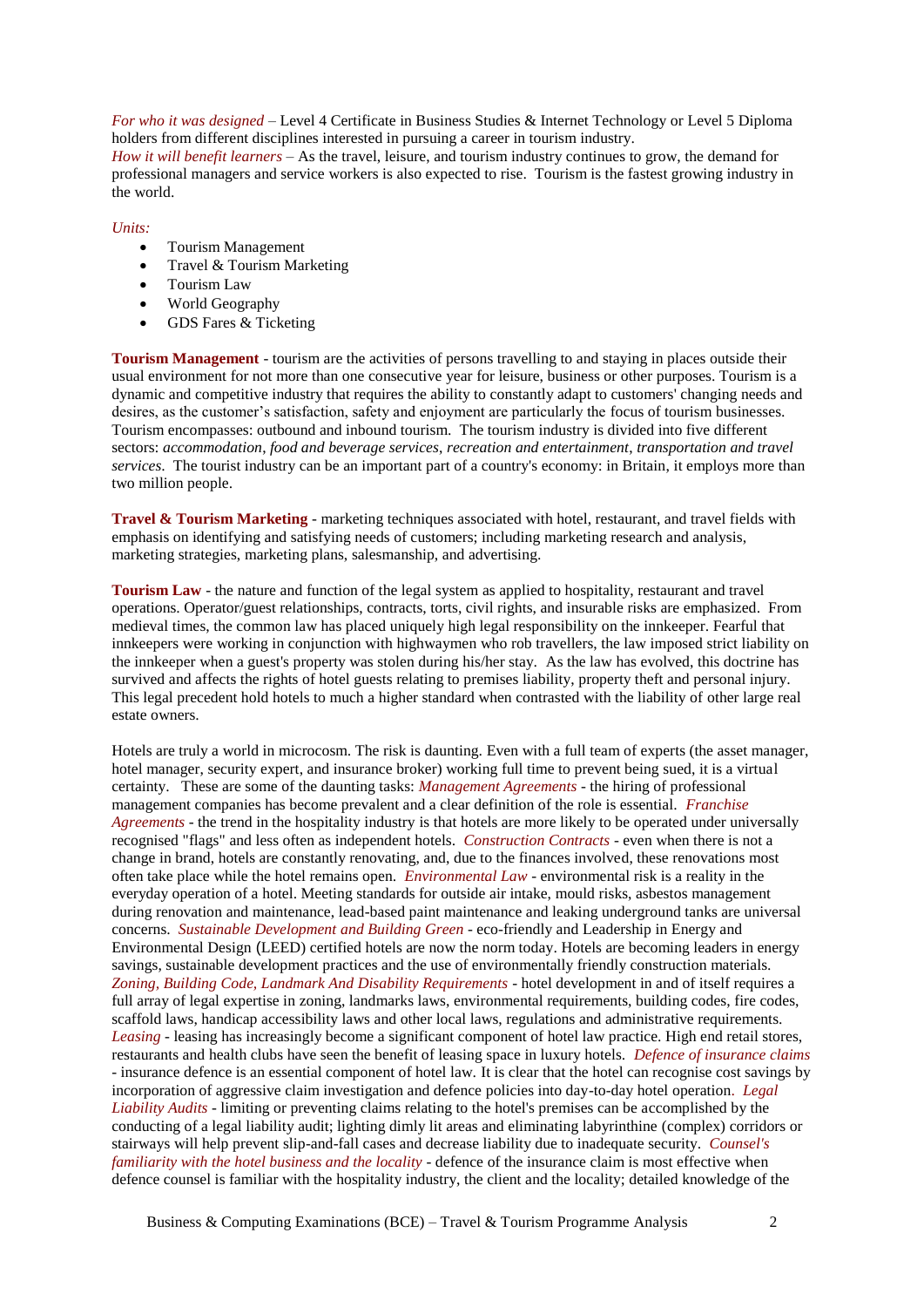hotel industry and its inner workings in personnel practices, hotel facilities management and recordkeeping goes a long way toward bringing about a favourable and minimal settlement.

**World Geography** – The study of world continents and major aspects of different countries. The programme explores facts about the diverse geography of planet earth: oceans, seas, rivers, maps, longitude and latitude.

**GDS Fares & Ticketing** – Travel is the fastest growing industry in the world. In many ways the ticketing system can hold the key to success in any transport system. This means that no matter how good the rest of the transport system - its integration, reliability, user-friendliness, etc., - Fares and Ticketing System can make that vital difference which either attracts or repels passengers.

| Unit                                                              | <b>Pre-requisite</b>   | Core-requisite                     | <b>Guided</b><br><b>Learning</b><br><b>Hours</b><br>(GLH) | <b>Number</b><br>of<br><b>Credits</b> |
|-------------------------------------------------------------------|------------------------|------------------------------------|-----------------------------------------------------------|---------------------------------------|
| Tourism                                                           | Knowledge of           | A pass or higher in Certificate in | 220                                                       | 22                                    |
| Management                                                        | business organisation. | Business Studies or equivalence.   |                                                           |                                       |
| Travel & Tourism                                                  | Knowledge of           | A pass or higher in Certificate in | 220                                                       | 22                                    |
| Marketing                                                         | business organisation. | Business Studies or equivalence.   |                                                           |                                       |
| Tourism Law<br>A pass or higher in Certificate in<br>Knowledge of |                        |                                    | 240                                                       | 24                                    |
|                                                                   | business organisation. | Business Studies or equivalence.   |                                                           |                                       |
| Knowledge of<br>World Geography                                   |                        | A pass or higher in Certificate in | 220                                                       | 22                                    |
|                                                                   | business organisation. | Business Studies or equivalence.   |                                                           |                                       |
| GDS Fares &                                                       | Basic computer         | A pass or higher in Certificate in | 220                                                       | 22                                    |
| Ticketing                                                         | knowledge and          | Business Studies or Fares &        |                                                           |                                       |
|                                                                   | keyboarding skills.    | Ticketing Level I & II or          |                                                           |                                       |
|                                                                   |                        | equivalence.                       |                                                           |                                       |
| Coursework (Project) for all units                                |                        |                                    | 190                                                       | 19                                    |

| <b>Rules of combination:</b> | All units are mandatory |  |  |  |
|------------------------------|-------------------------|--|--|--|
| Age Group:                   | $18+$                   |  |  |  |
| <b>Programme Type:</b>       | Vendor/Industry         |  |  |  |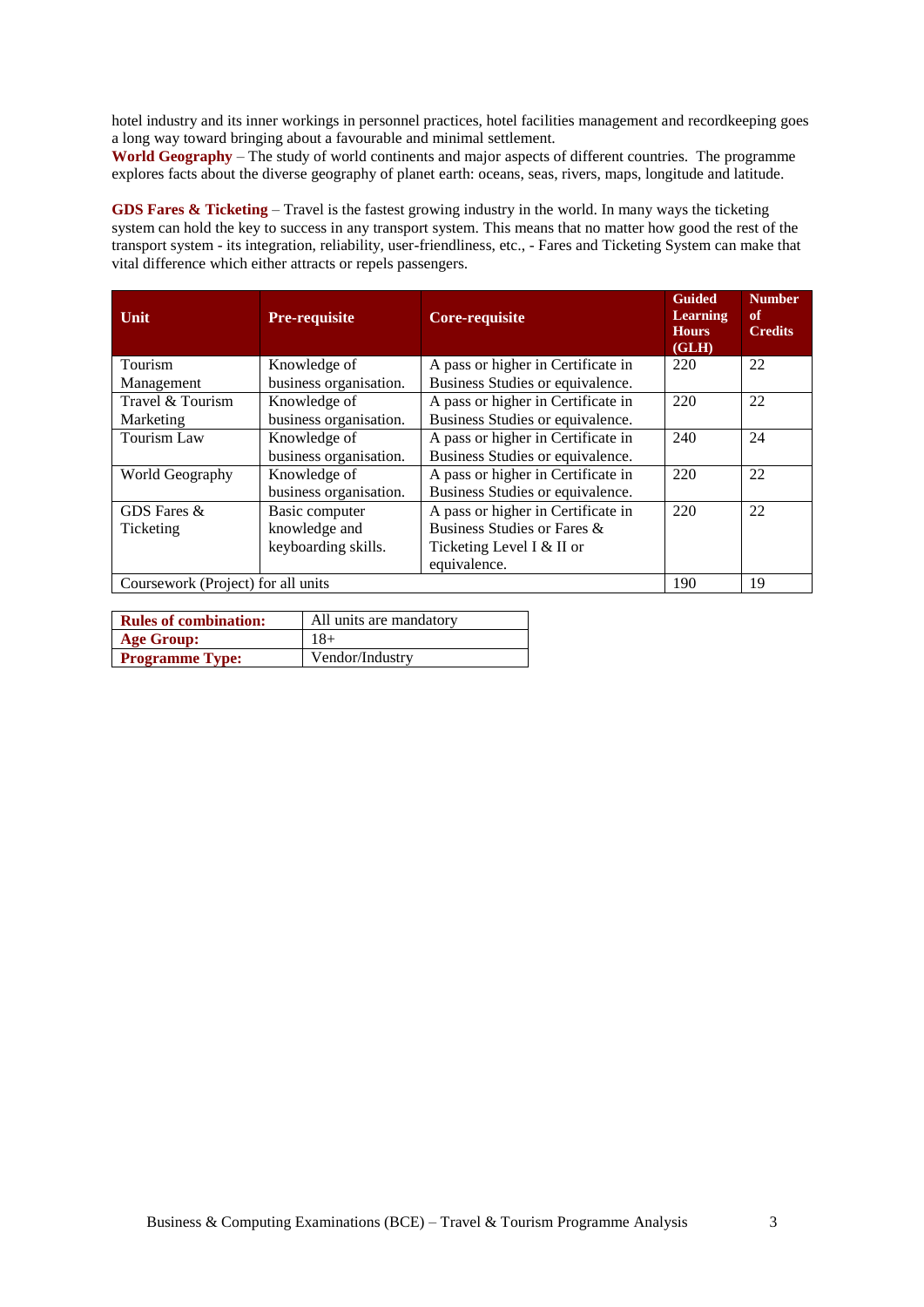|      |                                                    |                | <b>Notional Learning Hours</b> |                 |                     |                   |                   |                |  |
|------|----------------------------------------------------|----------------|--------------------------------|-----------------|---------------------|-------------------|-------------------|----------------|--|
|      | <b>Unit Titles</b>                                 | <b>Credits</b> | <b>Guided</b> /                | Independent     | <b>Research</b>     | <b>Assessment</b> | <b>Coursework</b> | <b>Total</b>   |  |
|      |                                                    |                | <b>Contact</b>                 | <b>Learning</b> | <b>Activities /</b> | (self/class)      |                   |                |  |
|      |                                                    |                | <b>Learning</b>                |                 | <b>Group Work</b>   |                   |                   |                |  |
| 01   | Future development within the tourism industry     | 2.0            |                                | n               |                     |                   |                   | 20             |  |
| 02   | Tourism organisations                              | 2.0            |                                |                 |                     |                   |                   | 20             |  |
| 03   | Passenger transportation structure                 | 2.0            |                                |                 |                     |                   |                   | 20             |  |
| 04   | Tourism distribution channels                      | 2.0            |                                |                 |                     |                   |                   | 20             |  |
| 05   | Cultural factors in tourism                        | 2.0            |                                |                 |                     |                   |                   | 20             |  |
| 06   | Factors affecting forecasting demand               | 2.0            |                                |                 |                     |                   |                   | 20             |  |
| 07.  | Tourism planning and development                   | 2.0            |                                |                 |                     |                   |                   | 20             |  |
| 08   | Tourist accommodation                              | 2.0            |                                |                 |                     |                   |                   | 20             |  |
| 09   | Role of public sector in tourism                   | 2.0            |                                |                 |                     |                   |                   | 20             |  |
| 10   | Information Communication Technologies and tourism | 2.0            |                                |                 |                     |                   |                   | 20             |  |
| -1-1 | Social economic and environment on tourism         | 2.0            |                                | л               |                     |                   |                   | $\frac{20}{2}$ |  |
|      |                                                    | 22.0           | 88                             |                 |                     |                   |                   | 220            |  |

## **Tourism Management Learning Hours Information Sheet**

#### **Hospitality & Travel Marketing Learning Hours Information Sheet**

|    |                                           |                |                      |                    | <b>Notional Learning Hours</b> |                   |                   |                 |  |  |  |  |
|----|-------------------------------------------|----------------|----------------------|--------------------|--------------------------------|-------------------|-------------------|-----------------|--|--|--|--|
|    | <b>Unit Titles</b>                        | <b>Credits</b> | <b>Guided</b> /      | <b>Independent</b> | <b>Research</b>                | <b>Assessment</b> | <b>Coursework</b> | <b>Total</b>    |  |  |  |  |
|    |                                           |                | <b>Contact</b>       | <b>Learning</b>    | <b>Activities</b> /            | (self/class)      |                   |                 |  |  |  |  |
|    |                                           |                | <b>Learning</b>      |                    | <b>Group Work</b>              |                   |                   |                 |  |  |  |  |
| 01 | Marketing fundamentals                    | 2.0            | $\Omega$<br>$\Omega$ |                    |                                |                   |                   | 20              |  |  |  |  |
| 02 | Services marketing                        | 2.0            | $\Omega$             |                    |                                |                   |                   | 20              |  |  |  |  |
| 03 | <b>Hospitality marketing</b>              | 2.0            | $\Delta$             |                    |                                |                   |                   | 20              |  |  |  |  |
| 04 | Marketing research                        | 2.0            | Λ                    |                    |                                |                   |                   | 20              |  |  |  |  |
| 05 | Segmenting hospitality and travel markets | 2.0            | $\Omega$             |                    |                                |                   |                   | 20              |  |  |  |  |
| 06 | Marketing strategy                        | 2.0            | ◠                    |                    |                                |                   |                   | 20              |  |  |  |  |
| 07 | Marketing plan                            | 2.0            | ◠                    |                    |                                |                   |                   | 20              |  |  |  |  |
| 08 | Hospitality and travel associations       | 2.0            | $\Omega$             |                    |                                |                   |                   | 20              |  |  |  |  |
| 09 | Hospitality and travel packages           | 2.0            | Λ                    |                    |                                |                   |                   | 20              |  |  |  |  |
| 10 | Distribution mixes                        | 2.0            | Λ                    |                    |                                |                   |                   | 20              |  |  |  |  |
| 11 | Promotional mixes                         | 2.0            | <u>ە</u>             |                    |                                |                   |                   | $\overline{20}$ |  |  |  |  |
|    |                                           | 22.0           | 88                   |                    |                                |                   |                   | 220             |  |  |  |  |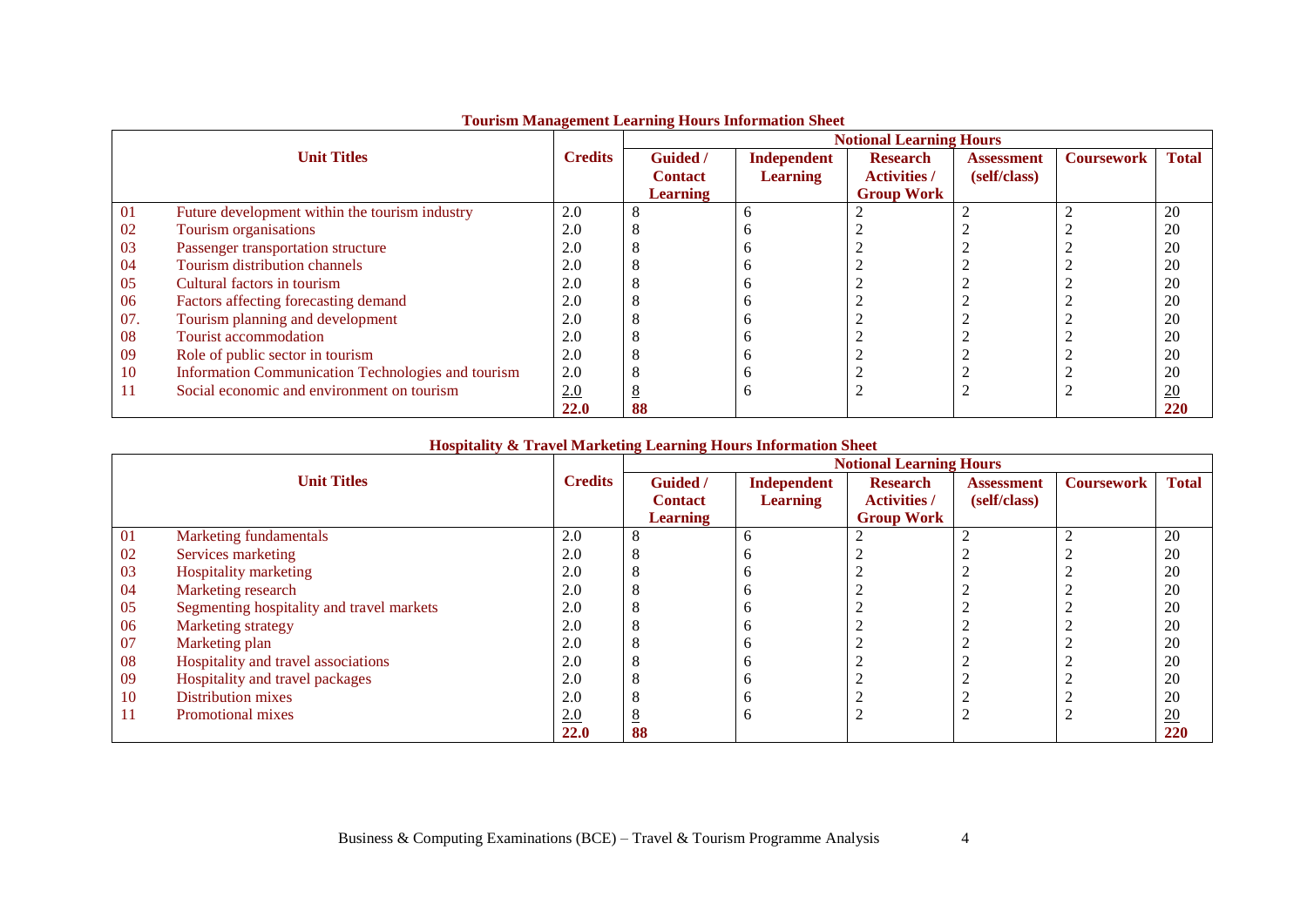|    |                                       |                | Tourism Law Learning Hours Information Sheet | <b>Notional Learning Hours</b> |                     |                   |                   |                  |  |
|----|---------------------------------------|----------------|----------------------------------------------|--------------------------------|---------------------|-------------------|-------------------|------------------|--|
|    | <b>Unit Titles</b>                    | <b>Credits</b> | <b>Guided</b> /                              | <b>Independent</b>             | <b>Research</b>     | <b>Assessment</b> | <b>Coursework</b> | <b>Total</b>     |  |
|    |                                       |                | <b>Contact</b>                               | <b>Learning</b>                | <b>Activities /</b> | (self/class)      |                   |                  |  |
|    |                                       |                | <b>Learning</b>                              |                                | <b>Group Work</b>   |                   |                   |                  |  |
| 01 | Managing legal issues                 | 2.0            |                                              | h                              | ◠                   |                   |                   | 20               |  |
| 02 | Travel and tourism organisation       | 2.0            |                                              |                                |                     |                   |                   | 20               |  |
| 03 | Hospitality organisational structure  | 2.0            |                                              |                                |                     |                   |                   | 20               |  |
| 04 | <b>Business contracts</b>             | 2.0            |                                              | n                              |                     |                   |                   | 20               |  |
| 05 | Hospitality contracts                 | 2.0            |                                              | n                              |                     |                   |                   | 20               |  |
| 06 | Property management                   | 2.0            |                                              |                                |                     |                   |                   | 20               |  |
| 07 | <b>Job</b> contracts                  | 2.0            |                                              |                                |                     |                   |                   | 20               |  |
| 08 | Tourism employment legal requirements | 2.0            |                                              |                                |                     |                   |                   | 20               |  |
| 09 | Legal responsibilities to guests      | 2.0            |                                              | n                              |                     |                   |                   | 20               |  |
| 10 | Travel agent role and responsibility  | 2.0            |                                              |                                |                     |                   |                   | 20               |  |
| 11 | Safety and security                   | 2.0            |                                              |                                |                     |                   |                   | 20               |  |
| 12 | Insurance policies                    | 2.0            |                                              | n                              |                     |                   |                   | $\underline{20}$ |  |
|    |                                       | 24.0           | 96                                           |                                |                     |                   |                   | 240              |  |

### **Tourism Law Learning Hours Information Sheet**

#### **World Geography Learning Hours Information Sheet**

|    |                                  |                | <b>Notional Learning Hours</b> |                 |                     |                   |                   |                  |  |
|----|----------------------------------|----------------|--------------------------------|-----------------|---------------------|-------------------|-------------------|------------------|--|
|    | <b>Unit Titles</b>               | <b>Credits</b> | <b>Guided</b> /                | Independent     | <b>Research</b>     | <b>Assessment</b> | <b>Coursework</b> | <b>Total</b>     |  |
|    |                                  |                | <b>Contact</b>                 | <b>Learning</b> | <b>Activities</b> / | (self/class)      |                   |                  |  |
|    |                                  |                | <b>Learning</b>                |                 | <b>Group Work</b>   |                   |                   |                  |  |
| 01 | Categories of physical geography | 2.0            | $\circ$<br>Ō                   | h               |                     |                   | $\overline{ }$    | 20               |  |
| 02 | Seven continents                 | 2.0            | $\circ$                        |                 |                     |                   |                   | 20               |  |
| 03 | Countries of the world           | 2.0            | $\circ$                        | n               |                     |                   |                   | 20               |  |
| 04 | Cities of the world              | 2.0            | $\circ$                        | n               |                     |                   |                   | 20               |  |
| 05 | Oceans of the world              | 2.0            | $\circ$                        |                 |                     |                   |                   | 20               |  |
| 06 | Currencies of the world          | 2.0            | ◠                              |                 |                     |                   |                   | 20               |  |
| 07 | Languages of the world           | 2.0            | $\Omega$                       |                 |                     |                   |                   | 20               |  |
| 08 | Economies of the world           | 2.0            | $\Omega$                       |                 |                     |                   |                   | 20               |  |
| 09 | Globalisation                    | 2.0            | $\circ$                        |                 |                     |                   |                   | 20               |  |
| 10 | Airlines of the world            | 2.0            | $\Omega$                       |                 |                     |                   |                   | 20               |  |
| 11 | World politics                   | 2.0            | $\circ$                        | n               |                     |                   |                   | $\underline{20}$ |  |
|    |                                  | 22.0           | 88                             |                 |                     |                   |                   | 220              |  |